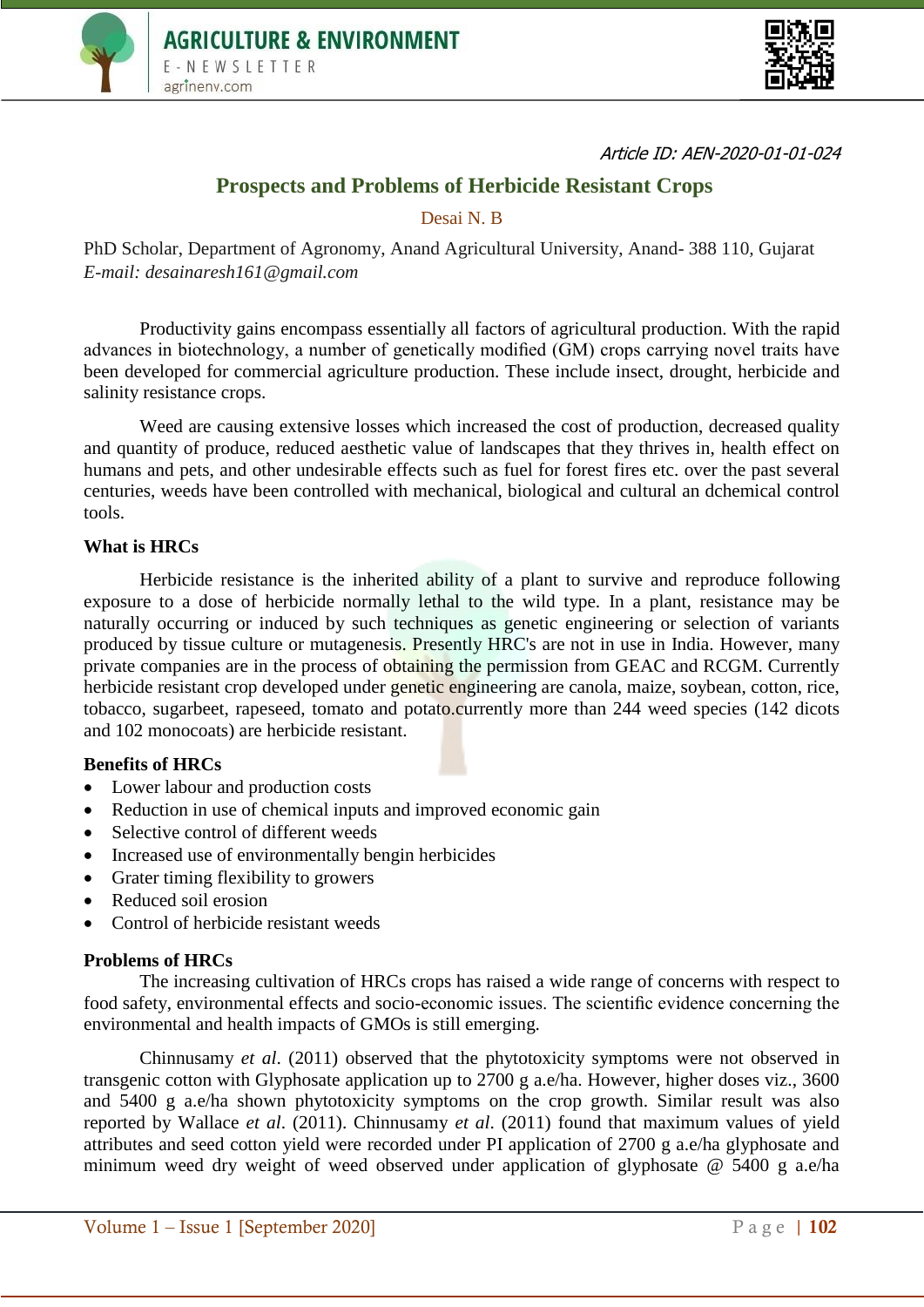

during winter season of the year 2010-11. Ravishankar *et al*. (2011) results revealed that higher grain yield was recorded by POE application of glyphosate @ 1800 g a.e/ha in transgenic maize hybrid 900 M Gold and Hishell during *kharif*, 2009 and *rabi*, 2009-10 respectively but weed dry weight the lowest in glyphosate @ 3600 g a.e/ha in transgenic maize. Similar results of the same crop were also reported by Reddy and Koger (2004) and Johnson *et al*. (2003). Owen *et al.* (2010) results indicated that the glyphosate-resistant and glufosinate-resistant soybean cultivars yielded 315 and 265 kg/ha higher than the non-GM, respectively. Wilcut *et al*. (2003) conducted an experiment at 22 locations in 8 cotton producing states of USA. They concluded that roundup ready varieties of cotton gave 3.3% less yield, but 33% less weed management cost than conventional cotton variety. Reddy (2003) reported that one post application of 410 g ai/ha glufosinate was most profitable in soybean. Similarly, significantly the lowest weed biomass in 360 g a.e/ L glyphosate applied at once gave the highest yield and net return in canola. (O'donovan *et al.*, 2006). Chinnusamy *et al*. (2011) noted that there was no any adverse effect of glyphosate application on plant height and dry matter production of succeeding crops *i.e.* sunflower, soybean and pearlmillet. Reddy *et al.* (2011) observed that application of glufosinate @ 450 g a.e/ha increase protein and oleic acid in herbicide resistant soyabean. Wallace *et al*. (2011) found that micronaire, strength, length uniformity index of cotton was not influenced by glyphosate @1300 g a.e/ha and glufosinate @ 600 g a.e/ha. Glyphosate application upto 5400 g a.e/ha not affected population of bacteria, fungi and actinomycetes in the soil (Chinnusamy *et al*., 2011). Kremer and Means (2009) observed that application of glyphosate @ 840 g a.e/ha in soybean increased root-colonizing *Fusarium* while, Mn transformation and root nodulation was decreased. Similar results were also reported by Kremer *et al.* (2005) for soybean. Mirande *et al.* (2010) reported that glyphosate application influenced molting in larvae, weight of pupae, fecundity and fertility of *Eriopis connexa*.

## **Conclusion**

- Herbicides and their associated HRC's may increase crop yield, improve product quality, economics and it is safer to plants.
- The increasing cultivation of GM crops has raised a wide range of concerns with respect to weed shifts, gene flow, biodiversity and socio-economic issues. From the food and health perspective Future thrust

- Many microbial and plant genes involved in herbicide resistance may be identified and evaluated to be introduced into other crop plants.
- Long term study on bio-safety of ecological impacts of use of HRCs required
- More research in HRC's may be required in India.

## **References**

Chinnusamy, C., Mithya, C., Muthukrishnam, P. and Jeyaraman, S. (2011). Agronomic management and benefits of Glyphosate tolerant transgenic cotton.

- Johnson, W., Li, J. and Wait, J. (2003).Johnsongrass control, total nonstructural carbohydrates in rhizomes and regrowth after application of herbicides used in herbicides resistant corn (Zea mays). *Weed Technology* 17:36–41.
- Kremer, R. and Means, N. (2009).Glyphoste and glyphosate resistant crop interactions with rhizosphere microorganisms. *European Journal of Agronomy* 31:153-161.
- Kremer, R., Means, N. and Kim, S. (2005). Glyphosate affects soybean root exudation microorganisms. Accepted for publication in *International Journal of Analytical Environmental Chemistry* 1-10.